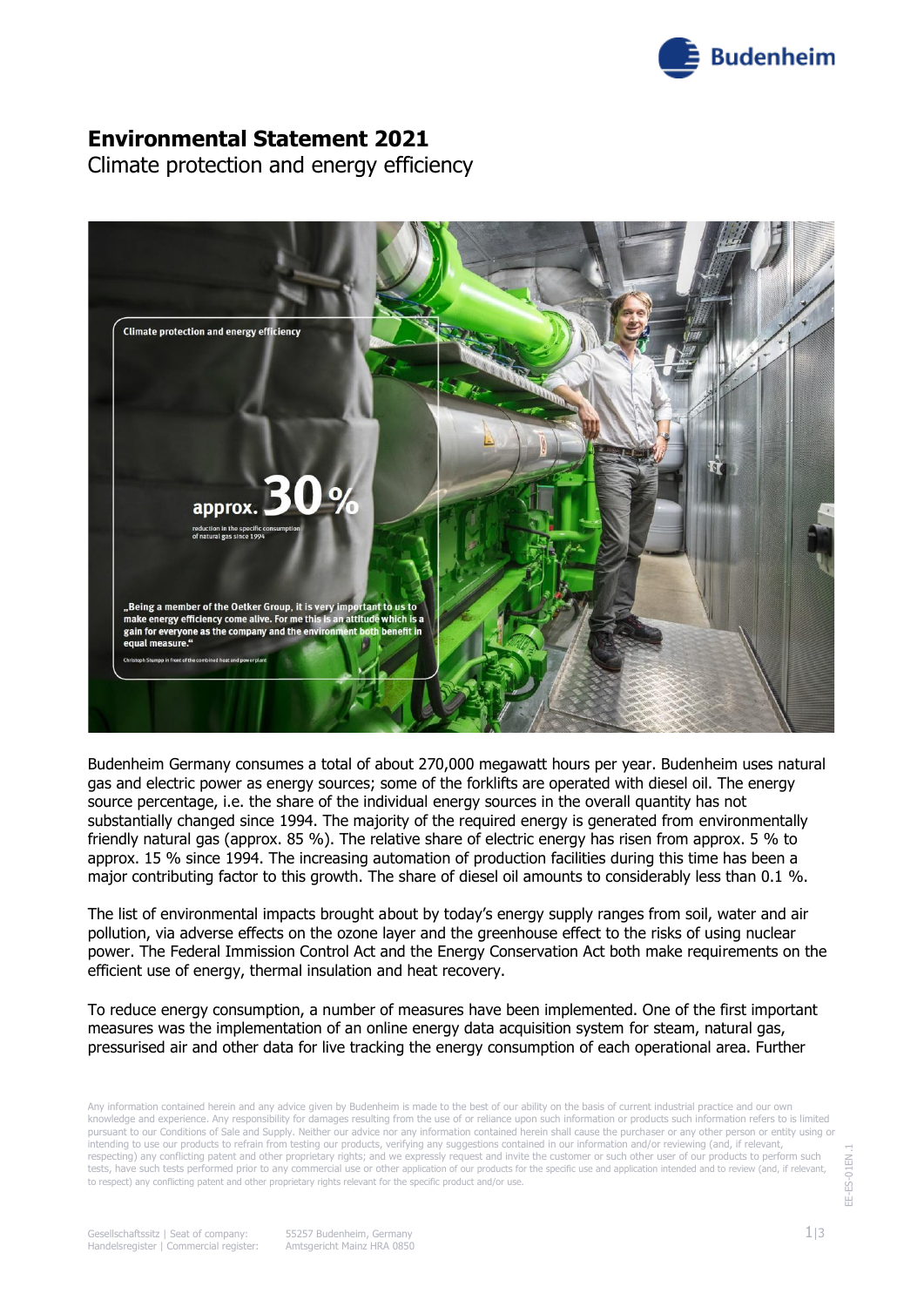

# **Environmental Statement 2021**

### Climate protection and energy efficiency

examples are the central compressed air supply, which was completely rebuilt in 2013, the exhaust air heat exchanger in operational area 2 taken into operation in 2015, which can recover more than 2,600 MWh heat per year on its own, and the combined heat and power plant (CHP) with an electrical power amounting to 2 MW.



#### **Efficiency is our energy of the future**

We introduced an energy management system according to ISO 50001 at Budenheim Germany already in 2011 and, for the first time, defined a strategic energy and climate goal. The Steering Committee Energy, also founded, meets regularly to drive this issue forward systematically and intensively.

#### **Strategic greenhouse gas and energy goals**

Due to the growing importance of climate protection we set our own greenhouse gas reduction and energy efficiency improvement goals as early as 2011. That was very ambitious for Budenheim as a producing business using mainly energy-intensive processes. From 2011 to the end of 2020, a total of more than 80 energy efficiency projects were successfully implemented.

Any information contained herein and any advice given by Budenheim is made to the best of our ability on the basis of current industrial practice and our own knowledge and experience. Any responsibility for damages resulting from the use of or reliance upon such information or products such information refers to is limited pursuant to our Conditions of Sale and Supply. Neither our advice nor any information contained herein shall cause the purchaser or any other person or entity using or intending to use our products to refrain from testing our products, verifying any suggestions contained in our information and/or reviewing (and, if relevant, respecting) any conflicting patent and other proprietary rights; and we expressly request and invite the customer or such other user of our products to perform such tests, have such tests performed prior to any commercial use or other application of our products for the specific use and application intended and to review (and, if relevant, to respect) any conflicting patent and other proprietary rights relevant for the specific product and/or use.

EE-ES-01EN